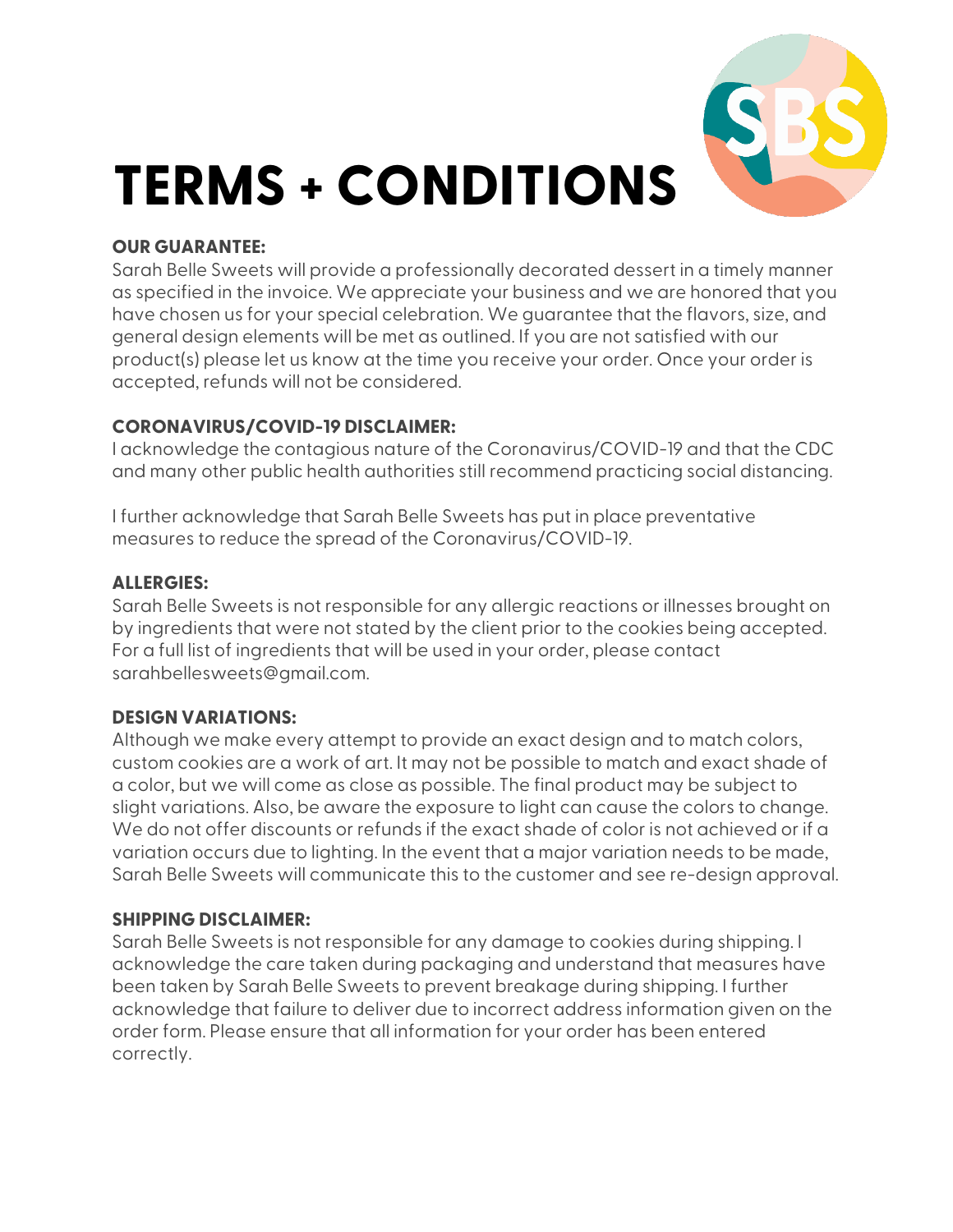# **DEPOSITS, PAYMENTS, AND CANCELLATIONS:**

For orders under \$200, a signed contract is required to consider this an order and for services to be rendered. Payment is due by the time of pick-up, or by the date of shipment. You will have up to one week before your "pick-up" or "ship-by" date (located on your invoice) to cancel or make changes to your order. Any changes requested after the signing of this contract cannot be guaranteed and may be subject to additional charges.

For orders over \$200, a deposit of 50% and a signed contract is required to consider this an order and for services to be rendered. The remaining balance is due by the time of pick-up, or by the date of shipment. You will have up to one week before your "pick-up" or "ship-by" date (located on your invoice) to cancel or make changes to your order. Any changes requested after the signing of this contract cannot be guaranteed and may be subject to additional charges.

If full payment is not received the due date, the order may be cancelled, or your cookies may be given away.

# **PRICING CONFIDENTIALITY:**

By agreeing to this contact, you accept that you will not disclose the pricing of your order, listed on your invoice, to any third-party, except as required to be disclosed pursuant to the requirement of a government agency or by operation of law, rule or regulation.

# **REFUND POLICY:**

All deposits are non-refundable. Refunds are not available for orders cancelled inside five (5) business days. For cancellations with more than five (5) business days' notice, credit may be given for a future order. These offers are subject to the pick-up date listed on your invoice. Please see more information below.

If I am unable to handle your order upon request, I will reach out to you directly. If you have pre-paid for your order and, during production, I become unable to fulfill it due to extenuating circumstances, you will receive a full refund equivalent to the cost listed on your invoice.

Sarah Belle Sweets will not offer refunds or exchanges for custom products that meet our quality standards once the cookies have been picked up/delivered and "Accepted" by you or another designated party. Additionally, under no circumstances will Sarah Belle Sweets provide a refund in excess of the cost of the order. All products are the responsibility of the customer once it leaves our possession. Refund requests due to decorating style, color shade or general decoration design will not be honored or considered. We only give refunds if the product does not meet the flavor, size, and general description detailed above.